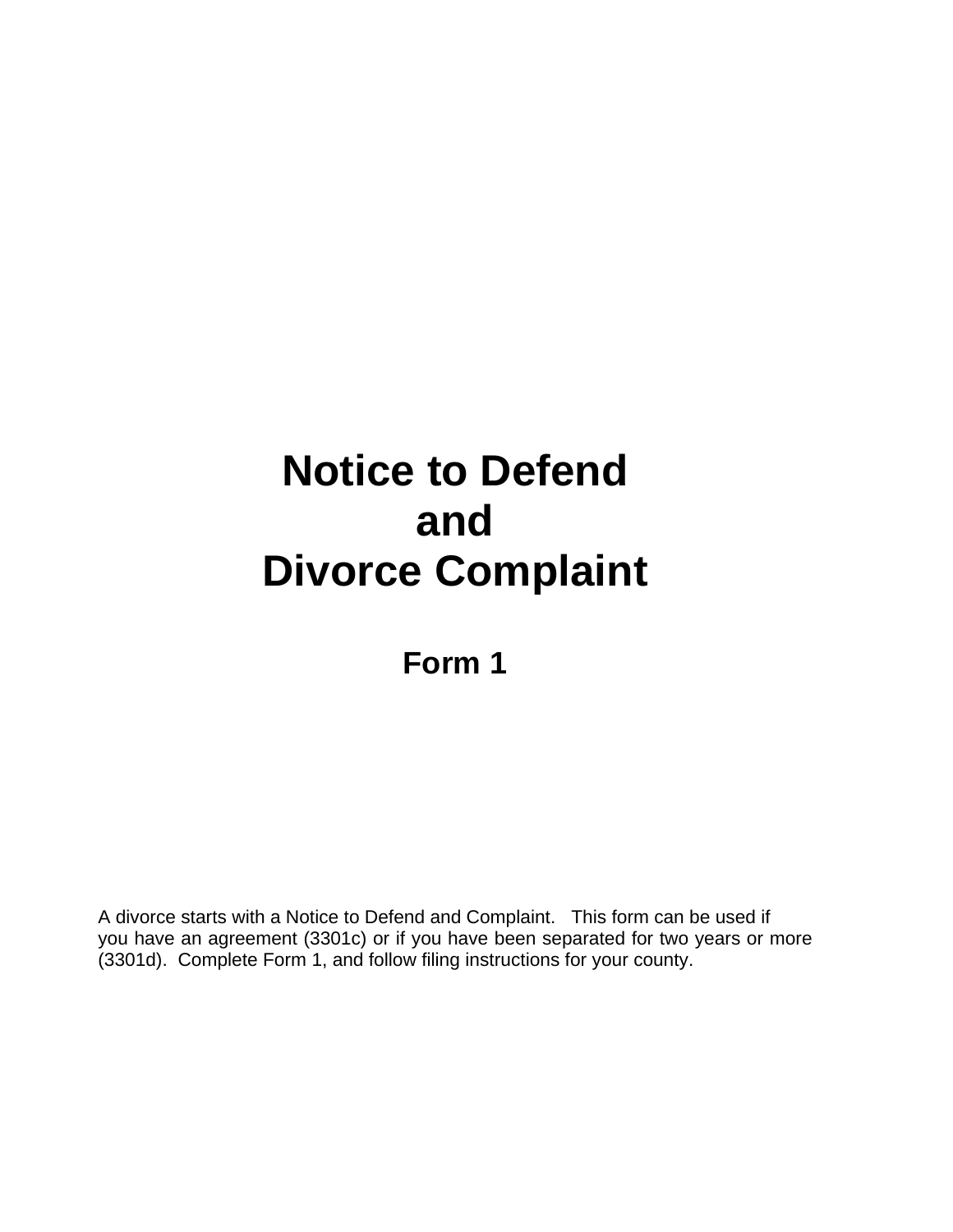# **Form 1 – Notice to Defend and Divorce Complaint**

*The numbers on these instructions correspond with the numbers in the boxes on the form. Use the form with the boxes to guide you through filling out the blank form.* 

- Box 1: Print the name of the county in which you are filing.
- Box 2: Print your name.
- Box 3: Leave blank. The Prothonotary / Clerk's Office will assign a docket number and write it here. You will use that number in this case from now on.
- Box 4: Print your spouse's name.
- Box 5: Print the address of the courthouse of the county in which you are filing.

## Box 6: **EACH COUNTY HAS DESIGNATED AN AGENCY FOR INFORMATION ABOUT LEGAL SERVICES. CHECK COUNTY RULES OR CONTACT THE COURT ADMINISTRATOR'S OFFICE.**

- Box 7: Print the name of the county in which you are filing.
- Box 8: Print your name.
- Box 9: Leave blank. The Prothonotary / Clerk's Office will assign a docket number and write it here. You will use that number in this case from now on.
- Box 10: Print your spouse's name.
- Box 11: Print your name.
- Box 12: Print your street address.
- Box 13: Print the name of the city or town in which you live.
- Box 14: Print the name of the county in which you live.
- Box 15: Print the state in which you live.
- Box 16: Print the date you began living at your address.
- Box 17: Print your spouse's name.
- Box 18: Print your spouse's street address.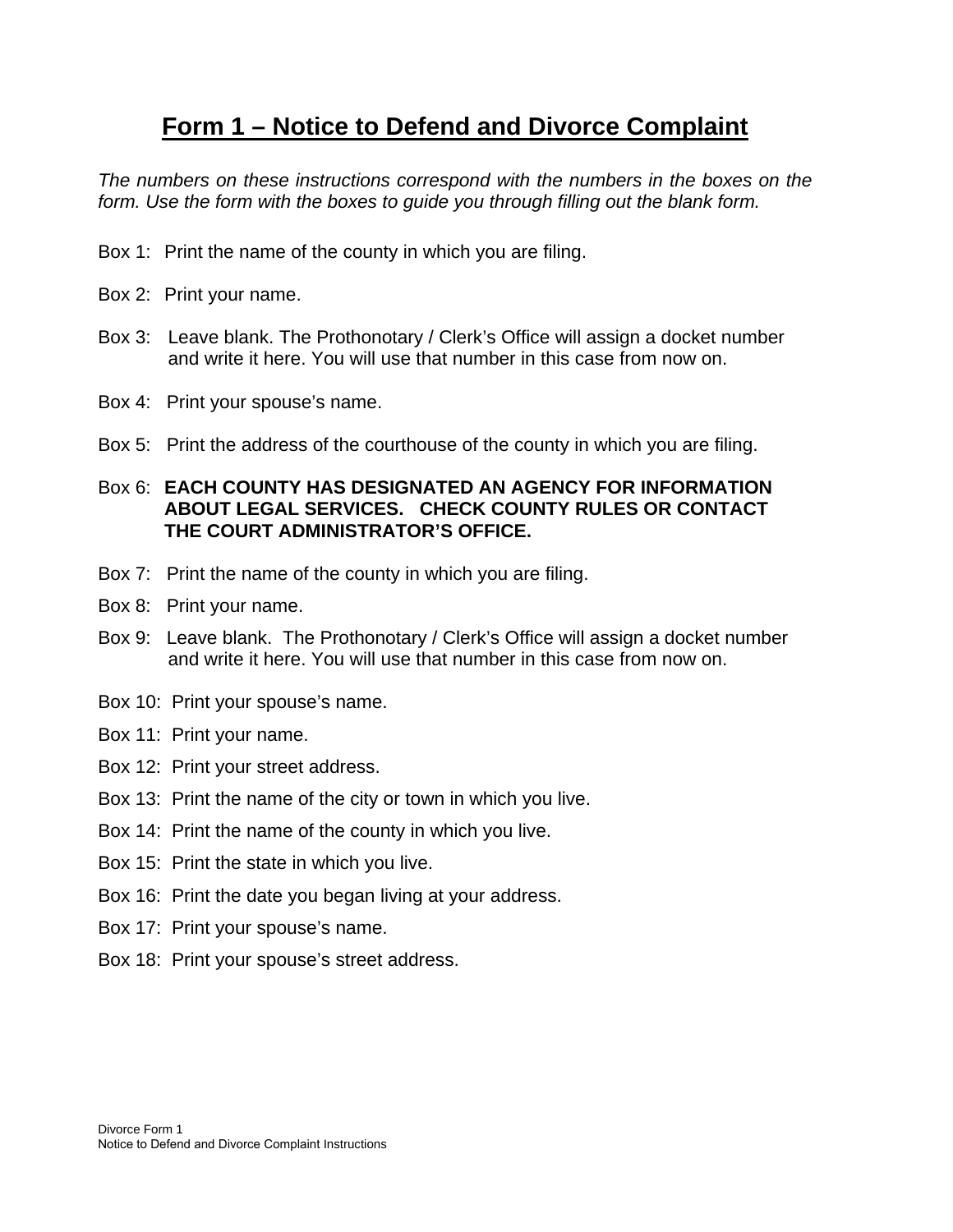- Box 19: Print the name of the city or town in which your spouse lives.
- Box 20: Print the name of the county in which your spouse lives.
- Box 21: Print the name of the state in which your spouse lives.
- Box 22: Print the date your spouse began living at his/her address.
- Box 23: State whether you (Plaintiff) or your spouse (Defendant) or both of you have lived in Pennsylvania for at least six months.
- Box 24: Print the day, month, and year you and your spouse were married.
- Box 25: Print the name of the city in which you were married.
- Box 26: Print the name of the state and county in which you were married.
- Box 27: If there have not been any prior court cases for divorce or annulment between the parties, leave the line by Box 27 blank. A prior case may have been brought in this county, another county, another state, or another country. If there has been a prior case, write both the name of the jurisdiction (where the other case was filed), and the docket number of the other case here.
- Box 28: Write the date on which you are signing the complaint.
- Box 29: After reading and making sure you thoroughly understand the statements you are making in the divorce complaint, sign your name.
- Box 30: Print your name, address and telephone number.

*Counties may require additional information be stated in the Divorce Complaint. For example, Centre County requires the parties state if they have any children under age 18 because there may be additional requirements for divorcing parents. To check what your county requires, call your Court Administrator's Office and review your county's local Rules of Court.*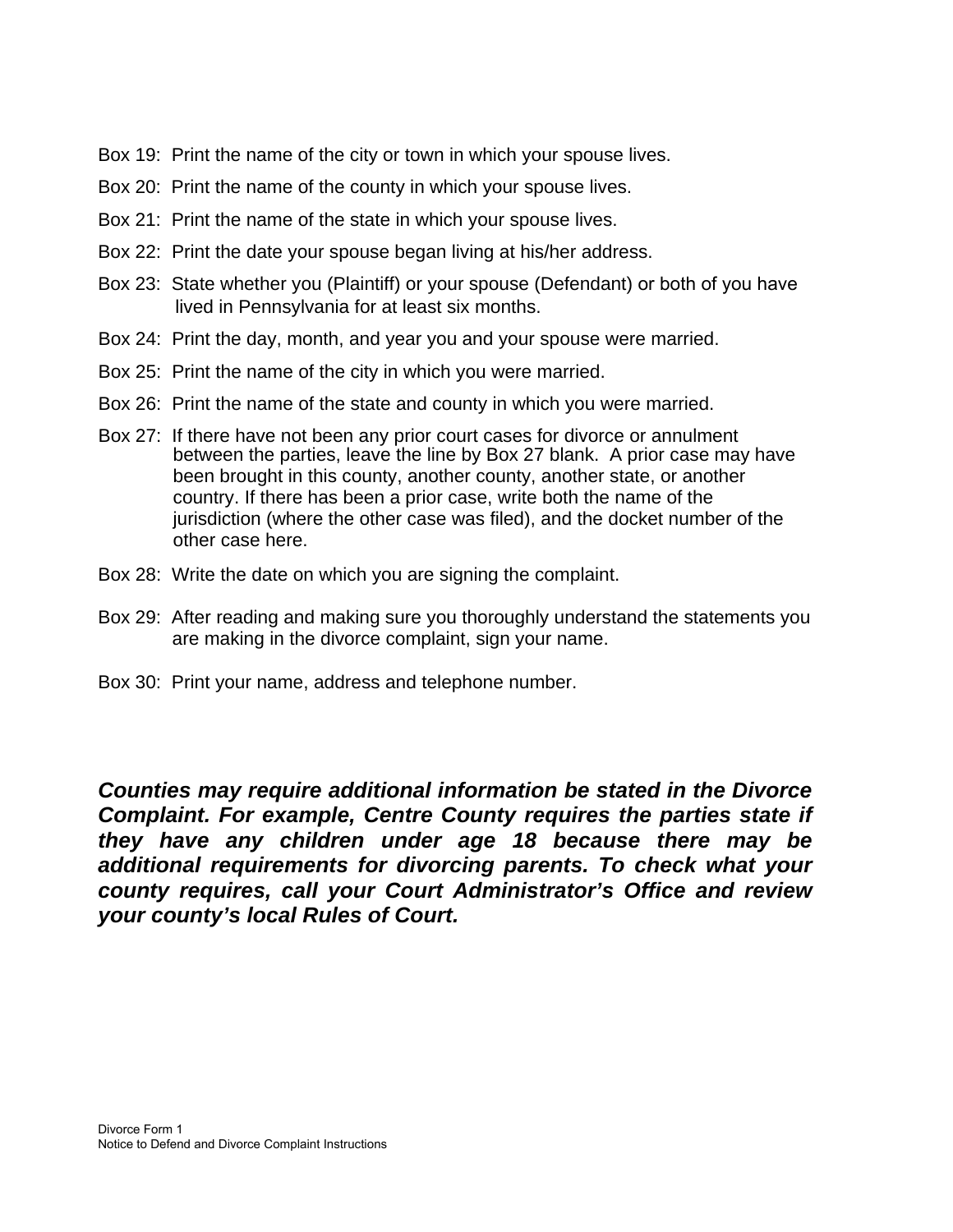

### **NOTICE TO DEFEND AND CLAIM RIGHTS**

You have been sued in Court. If you wish to defend against the claims set forth in the following pages, you must take prompt action. You are warned that if you fail to do so, the case may proceed without you and a decree of divorce or annulment may be entered against you by the Court. A judgment may also be entered against you for any other claim or relief requested in these papers by the Plaintiff. You may lose money or property or other rights important to you, including custody or visitation of your children.

When the ground for the divorce is indignities or irretrievable breakdown of the marriage, you may request marriage counseling. A list of marriage counselors is available in the Office of the Prothonotary at  $\overline{\mathcal{L}}$ 

( Room Number – Address)

IF YOU DO NOT FILE A CLAIM FOR ALIMONY, DIVISION OF PROPERTY, LAWYER'S FEES OR EXPENSES BEFORE A DIVORCE OR ANNULMENT IS GRANTED, YOU MAY LOSE THE RIGHT TO CLAIM ANY OF THEM.

YOU SHOULD TAKE THIS PAPER TO YOUR LAWYER AT ONCE. IF YOU DO NOT HAVE A LAWYER, GO TO OR TELEPHONE THE OFFICE SET FORTH BELOW. THIS OFFICE CAN PROVIDE YOU WITH INFORMATION ABOUT HIRING A LAWYER.

IF YOU CANNOT AFFORD TO HIRE A LAWYER, THIS OFFICE MAY BE ABLE TO PROVIDE YOU WITH INFORMATION ABOUT AGENCIES THAT MAY OFFER LEGAL SERVICES TO ELIGIBLE PERSONS AT A REDUCED FEE OR NO FEE. 6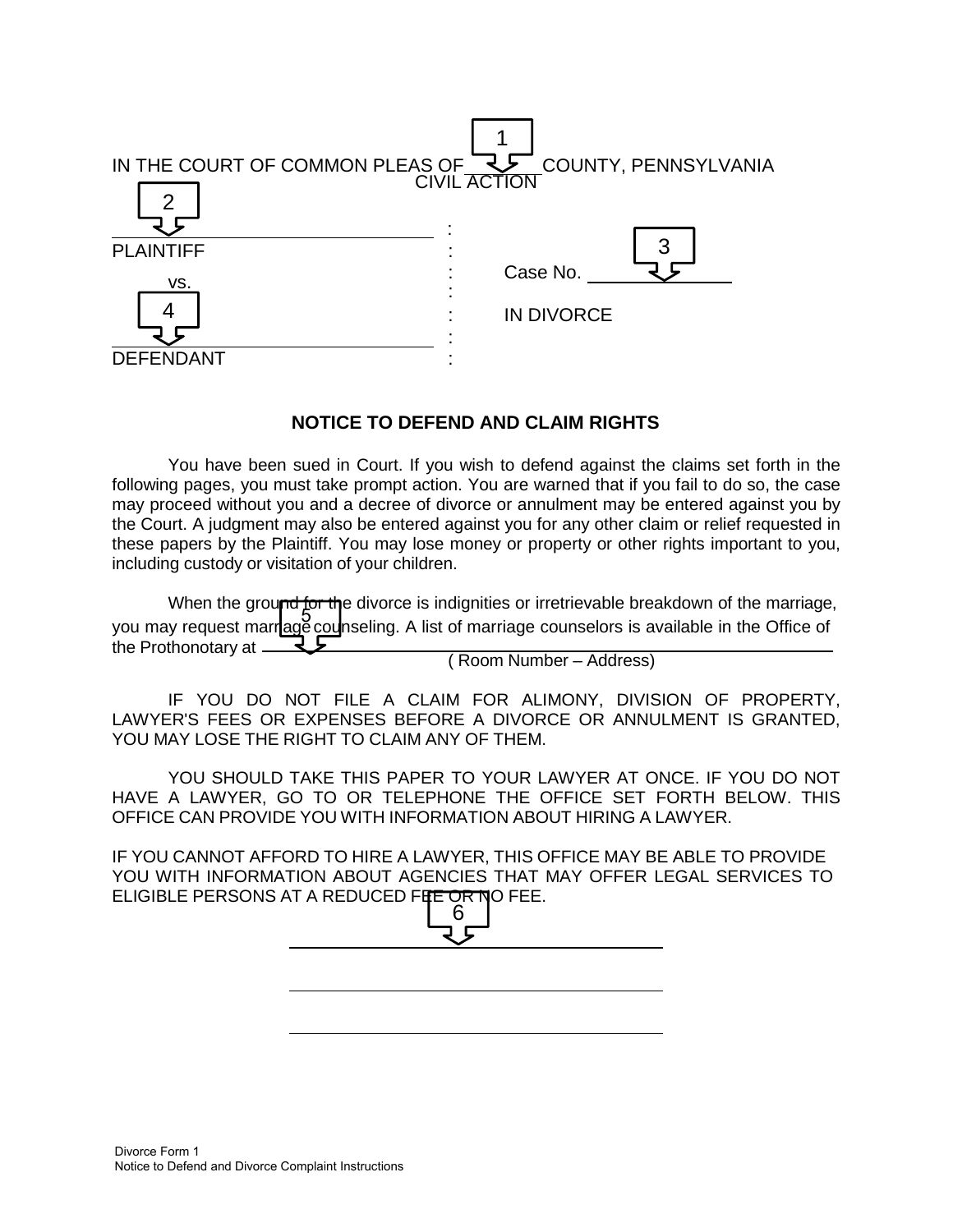

6. The marriage is irretrievably broken.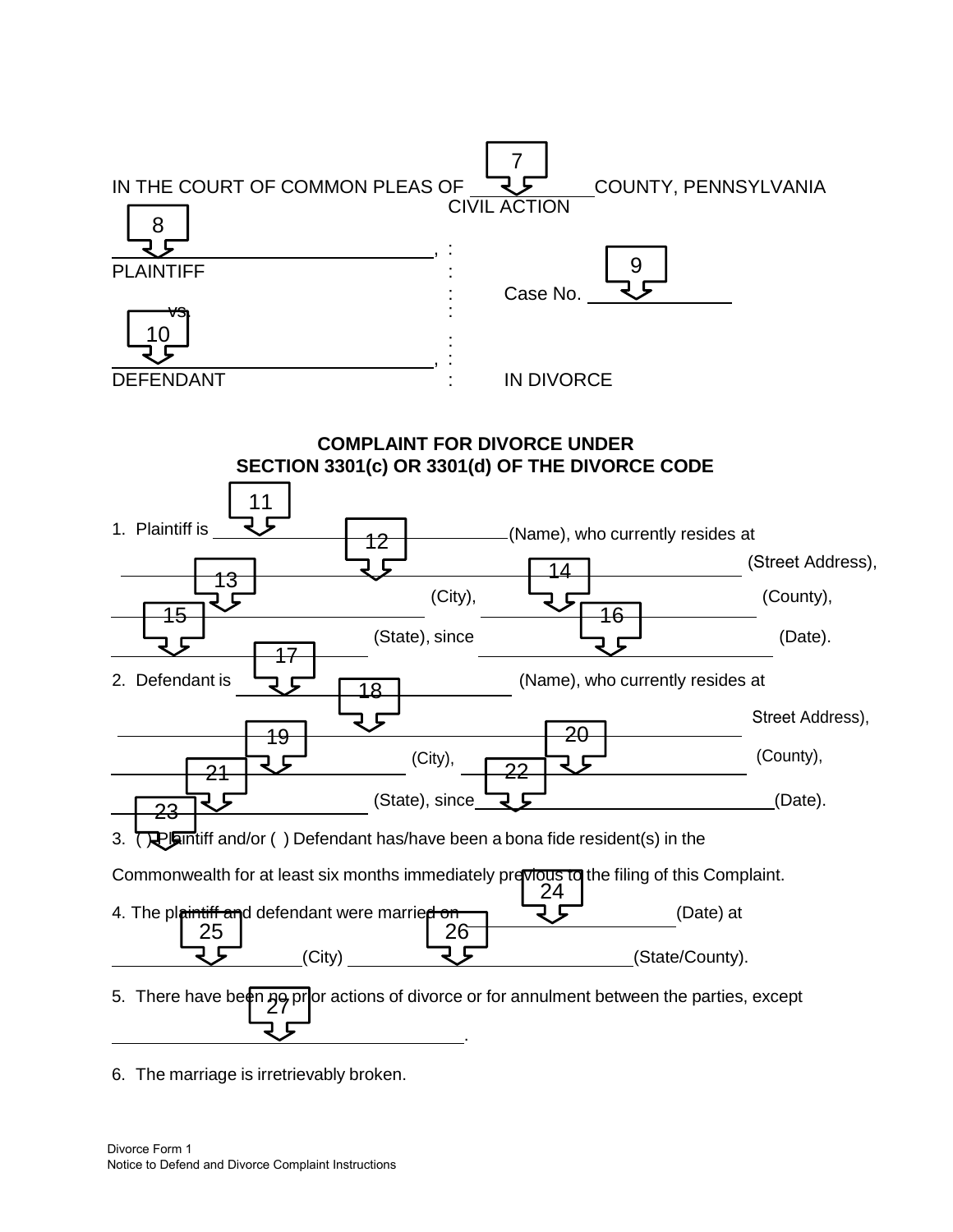- 7. Plaintiff has been advised that counseling is available and that Plaintiff may have the right to request that the Court require the parties to participate in counseling.
- 8. Plaintiff requests that the Court enter a decree of divorce.

I verify that the statements made in this Complaint are true and correct. I understand that false statements herein are made subject to the penalties of 18 Pa.C.S. § 4904, relating to unsworn falsification to authorities.



Respectfully submitted, 29<br>ג Plaintiff's Signature 30 Plaintiff's Name (Address) (Address) (Telephone)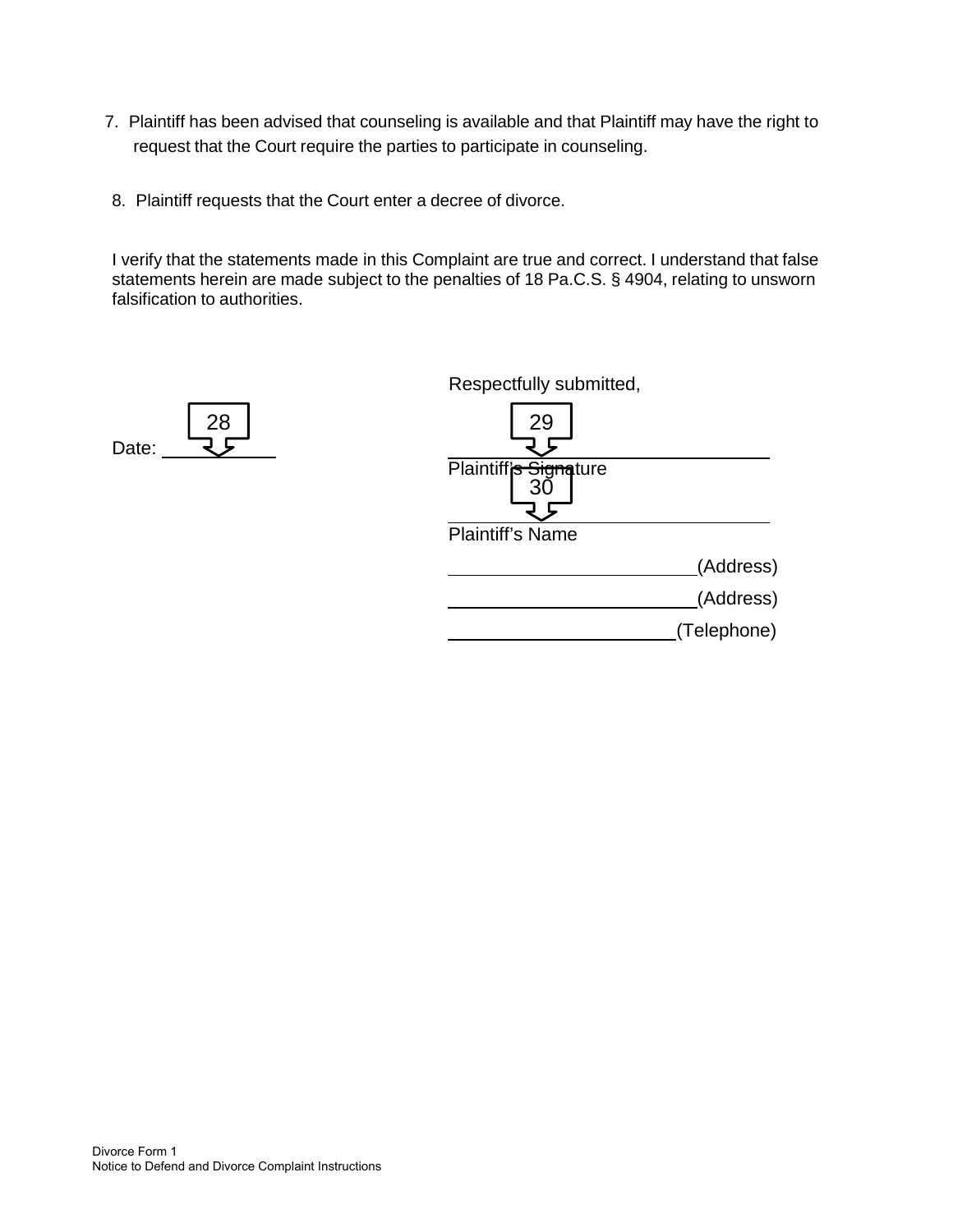IN THE COURT OF COMMON PLEAS OF \_\_\_\_\_\_\_\_\_\_\_\_\_\_\_\_\_\_\_ COUNTY, PENNSYLVANIA

CIVIL ACTION

| <b>PLAINTIFF</b> | ٠                 |
|------------------|-------------------|
| VS.              | Case No.<br>٠     |
|                  | <b>IN DIVORCE</b> |
| <b>DEFENDANT</b> |                   |

### **NOTICE TO DEFEND AND CLAIM RIGHTS**

 You have been sued in Court. If you wish to defend against the claims set forth in the following pages, you must take prompt action. You are warned that if you fail to do so, the case may proceed without you and a decree of divorce or annulment may be entered against you by the Court. A judgment may also be entered against you for any other claim or relief requested in these papers by the Plaintiff. You may lose money or property or other rights important to you, including custody or visitation of your children.

When the ground for the divorce is indignities or irretrievable breakdown of the marriage, you may request marriage counseling, A list of marriage counselors is available in the Office of the Prothonotary at \_\_\_\_\_\_\_\_\_\_\_\_\_\_\_\_\_\_\_\_\_\_\_\_\_\_\_\_\_\_\_\_\_\_\_\_\_\_\_\_\_\_\_\_\_\_\_\_\_\_\_\_\_\_\_\_\_\_\_\_\_

(Room Number – Address) \_\_\_\_\_\_\_\_\_\_\_\_\_\_\_\_\_\_\_\_\_\_\_\_\_\_\_\_\_\_\_\_\_\_\_\_\_\_\_\_\_\_\_\_\_\_\_\_\_\_\_\_\_\_\_\_\_\_\_\_\_\_\_\_\_\_\_\_\_\_\_\_\_

IF YOU DO NOT FILE A CLAIM FOR ALIMONY, DIVISION OF PROPERTY, LAWYER'S FEES OR EXPENSES BEFORE A DIVORCE OR ANNULMENT IS GRANTED, YOU MAY LOSE THE RIGHT TO CLAIM ANY OF THEM.

YOU SHOULD TAKE THIS PAPER TO YOUR LAWYER AT ONCE. IF YOU DO NOT HAVE A LAWYER, GO TO OR TELEPHONE THE OFFICE SET FORTH BELOW. THIS OFFICE CAN PROVIDE YOU WITH INFORMATION ABOUT HIRING A LAWYER.

IF YOU CANNOT AFFORD TO HIRE A LAWYER, THIS OFFICE MAY BE ABLE TO PROVIDE YOU WITH INFORMATION ABOUT AGENCIES THAT MAY OFFER LEGAL SERVICES TO ELIGIBLE PERSONS AT A REDUCED FEE OR NO FEE.

\_\_\_\_\_\_\_\_\_\_\_\_\_\_\_\_\_\_\_\_\_\_\_\_\_\_\_\_\_\_\_\_\_\_\_\_\_\_\_\_\_\_\_\_\_\_\_\_\_\_\_\_\_\_\_\_\_\_\_\_\_\_\_\_\_\_\_\_\_\_\_\_\_\_\_

\_\_\_\_\_\_\_\_\_\_\_\_\_\_\_\_\_\_\_\_\_\_\_\_\_\_\_\_\_\_\_\_\_\_\_\_\_\_\_\_\_\_\_\_\_\_\_\_\_\_\_\_\_\_\_\_\_\_\_\_\_\_\_\_\_\_\_\_\_\_\_\_\_\_

\_\_\_\_\_\_\_\_\_\_\_\_\_\_\_\_\_\_\_\_\_\_\_\_\_\_\_\_\_\_\_\_\_\_\_\_\_\_\_\_\_\_\_\_\_\_\_\_\_\_\_\_\_\_\_\_\_\_\_\_\_\_\_\_\_\_\_\_\_\_\_\_\_\_

Divorce Form 1 Notice to Defend and Divorce Complaint Rule 1920.71 Rule 1920.72 AOPC 4.18.16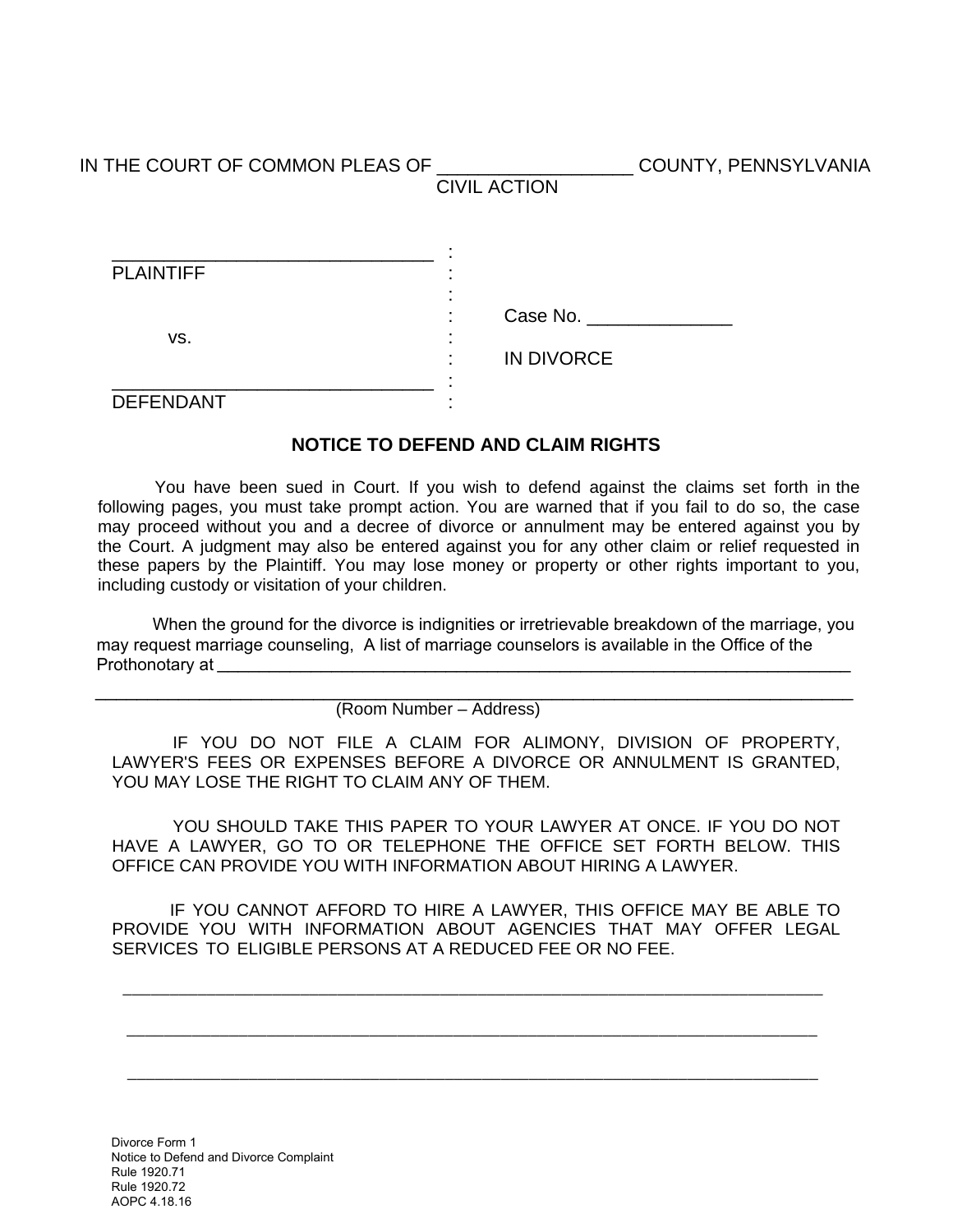| <b>CIVIL ACTION</b><br><b>PLAINTIFF</b><br>Case No. ________________<br>VS.<br><b>IN DIVORCE</b><br><b>DEFENDANT</b><br><b>COMPLAINT FOR DIVORCE UNDER</b><br>SECTION 3301(c) OR 3301(d) OF THE DIVORCE CODE<br>$(City)$ , $\qquad \qquad (Country)$ ,<br>(County), 2008. [City], 2008. [County], 2009. [County], 2009. [County], 2009. [County], 2009. [County], 2009. [<br>(State), since ________________(Date). | IN THE COURT OF COMMON PLEAS OF _______________________ COUNTY, PENNSYLVANIA |
|---------------------------------------------------------------------------------------------------------------------------------------------------------------------------------------------------------------------------------------------------------------------------------------------------------------------------------------------------------------------------------------------------------------------|------------------------------------------------------------------------------|
|                                                                                                                                                                                                                                                                                                                                                                                                                     |                                                                              |
|                                                                                                                                                                                                                                                                                                                                                                                                                     |                                                                              |
|                                                                                                                                                                                                                                                                                                                                                                                                                     |                                                                              |
|                                                                                                                                                                                                                                                                                                                                                                                                                     |                                                                              |
|                                                                                                                                                                                                                                                                                                                                                                                                                     |                                                                              |
|                                                                                                                                                                                                                                                                                                                                                                                                                     |                                                                              |
|                                                                                                                                                                                                                                                                                                                                                                                                                     |                                                                              |
|                                                                                                                                                                                                                                                                                                                                                                                                                     |                                                                              |
|                                                                                                                                                                                                                                                                                                                                                                                                                     |                                                                              |
|                                                                                                                                                                                                                                                                                                                                                                                                                     |                                                                              |
|                                                                                                                                                                                                                                                                                                                                                                                                                     |                                                                              |
|                                                                                                                                                                                                                                                                                                                                                                                                                     |                                                                              |
| 3. $\Box$ Plaintiff and/or $\Box$ Defendant has/have been a bona fide resident(s) in the Commonwealth<br>for at least six months immediately previous to the filing of this Complaint                                                                                                                                                                                                                               |                                                                              |
| 4. The plaintiff and defendant were married on _______________________(Date) at                                                                                                                                                                                                                                                                                                                                     |                                                                              |
| 5.<br>There have been no prior actions of divorce or for annulment between the parties, except                                                                                                                                                                                                                                                                                                                      |                                                                              |

6. The marriage is irretrievably broken.